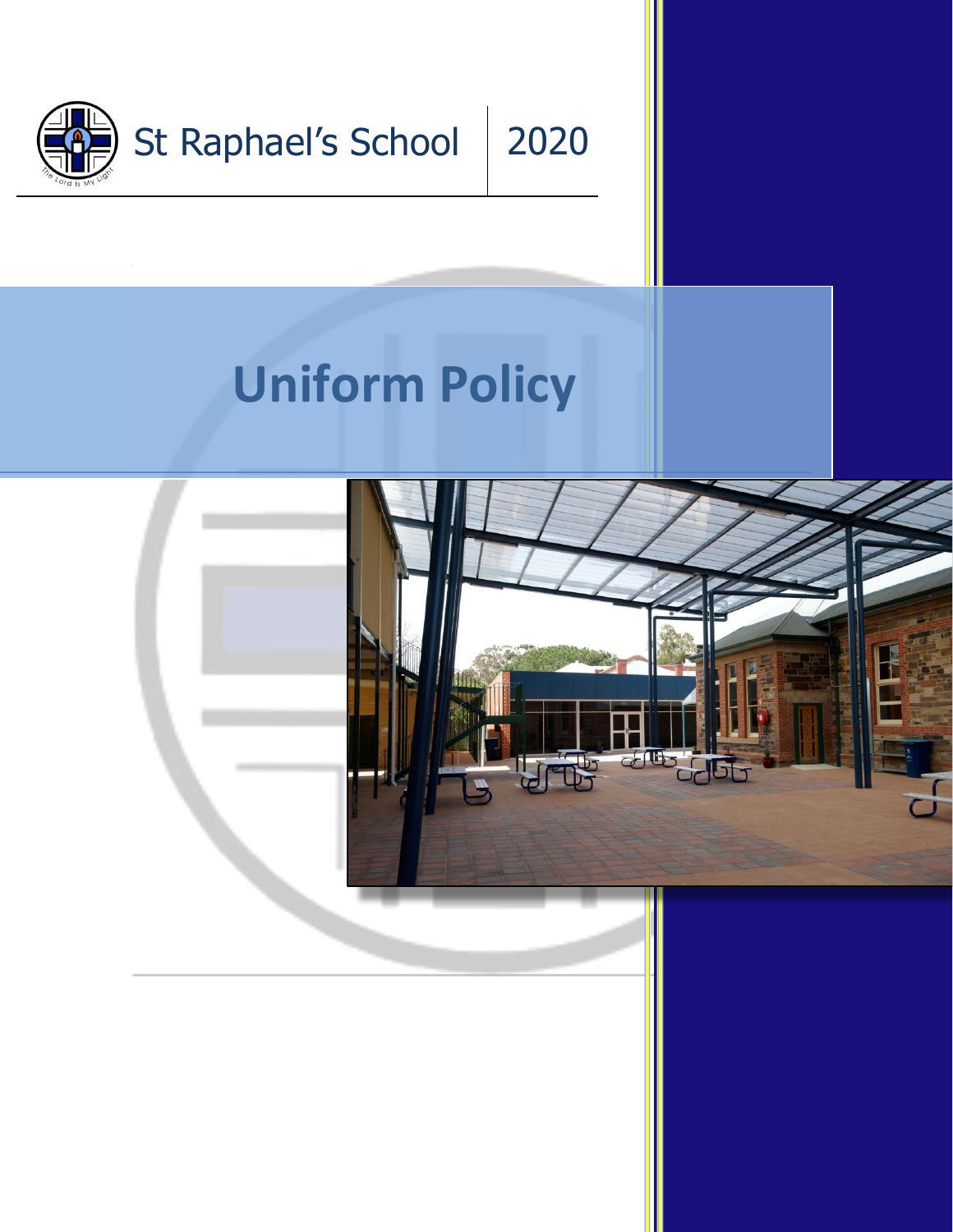

# School Uniform Policy

Our students are expected to wear the school uniform at all times. Together with our school emblem**,** 'The Lord is my Light', the wearing of the school uniform symbolizes our unity and identity as a Parish school.

Enrolment at the school is dependent upon parents accepting and supporting the School's Uniform Policy and rules. It is the responsibility of all parents/caregivers to ensure that students comply with the School Uniform Policy. Students failing to comply with the Policy will receive verbal and written notification from their teacher.

The uniform is available for purchase from the school office via the Qkr App.

### **AIMS:**

- To develop a sense of pride and unity within our school
- Support and maintain the high standards within the school

## **THE UNIFORM IS OUTLINED BELOW:**

#### *Winter: Girls*

- Pinafore up to size 14 (Reception to Year 3)
- Pleated skirt size 10 up (Year 4 to Year 7)
- (Fabric Description) Light grey with pale blue and navy stripe
- Shirt: Sky blue long sleeve
- Jumper; V-neck navy
- Tie: cross over tie
- Socks: Grey ankle length or grey tights
- Shoes: Black leather lace up school shoe, black buckle school shoe or black Velcro school shoe
- Additional item: Blue trousers

#### *Winter: Boys*

- Shirt: Sky blue long sleeve jac-shirt
- Jumper: V-neck navy
- Trousers: Grey school trousers (no cargo type trousers)
- Socks: Grey ankle length
- Shoes: Black leather lace up school shoe or black Velcro school shoe

#### *Summer: Girls*

- Dress: TAB Front- Mid blue pin-striped
- Shoes: Black leather school shoes or brown school sandals
- Socks: White ankle length with shoes or no socks with brown sandals
- Additional item: Skort (to be worn with short sleeve shirt)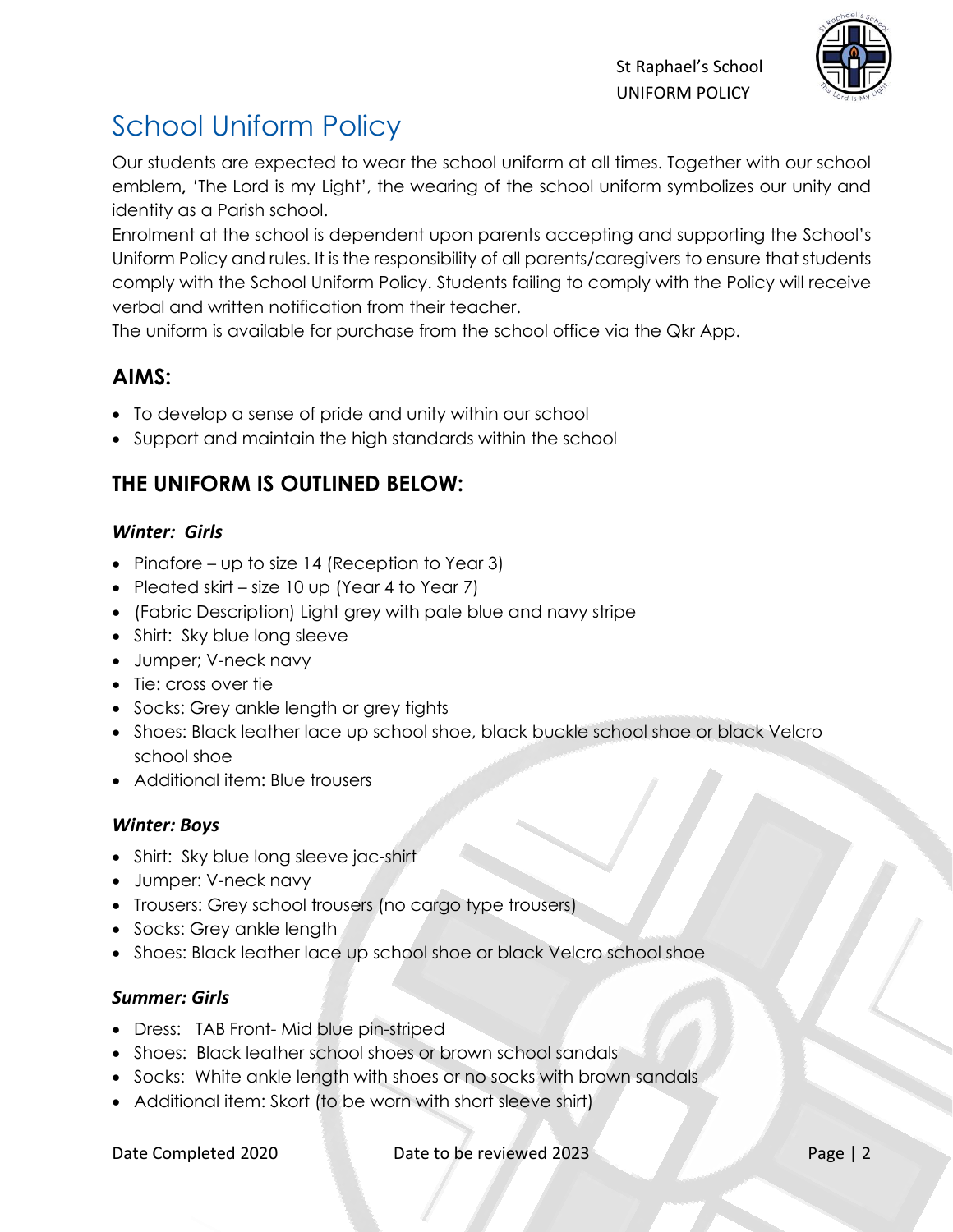

#### *Summer: Boys*

- Shorts: Navy school shorts
- Shirts: Pale blue short sleeve, jac shirt with school monogram
- Socks: Grey with shoes only
- Shoes: Black leather school shoes or brown sandals

#### *Sports Uniform – Unisex*

- Navy track pants (plain no brand name visible)
- Navy sports shorts with school monogram
- Double blue striped polo-shirt with school monogram
- Sandshoes predominately white with white shoe laces
- Sport socks- plain white which cover the ankle (no brand logos)
- Windcheater with school monogram

#### *Jewellery and Make-up*

No make-up or nail polish is to be worn to school

The only jewellery permitted at school are plain gold or silver sleepers or studs for ears, a watch and religious necklaces that are worn underneath clothing. Only one earring in each ear is to be worn at school. All jewellery brought to school is worn at the owner's risk.

#### *Hat:*

Navy monogrammed bucket or slouch hat to be worn from the first day of August until the last day of April inclusive. Wearing a hat is optional at other times of the year.

#### *Hairstyles and accessories:*

Hair should be off the face at all times. It should be neatly cut and styled and not be hanging over the face or eyes. If a student's hair reaches shoulder length it needs to be tied back. Extreme styles such as rat tails, mohawks, obvious patterning, mop tops, dreadlocks are not acceptable.

Hair colour is not to be changed so that it is different to the student's natural colouring. This includes patching and heavy tipping.

Short overall haircuts are to be the minimum of a number 2 cut.

Girls' hair ties: Navy or sky blue ribbons. Headbands and scrunchies in school uniform fabric, navy or sky blue.

#### *School Bag:*

Navy monogrammed school bag.

#### *Communication Folders:*

Navy monogrammed.

Date Completed 2020 Date to be reviewed 2023